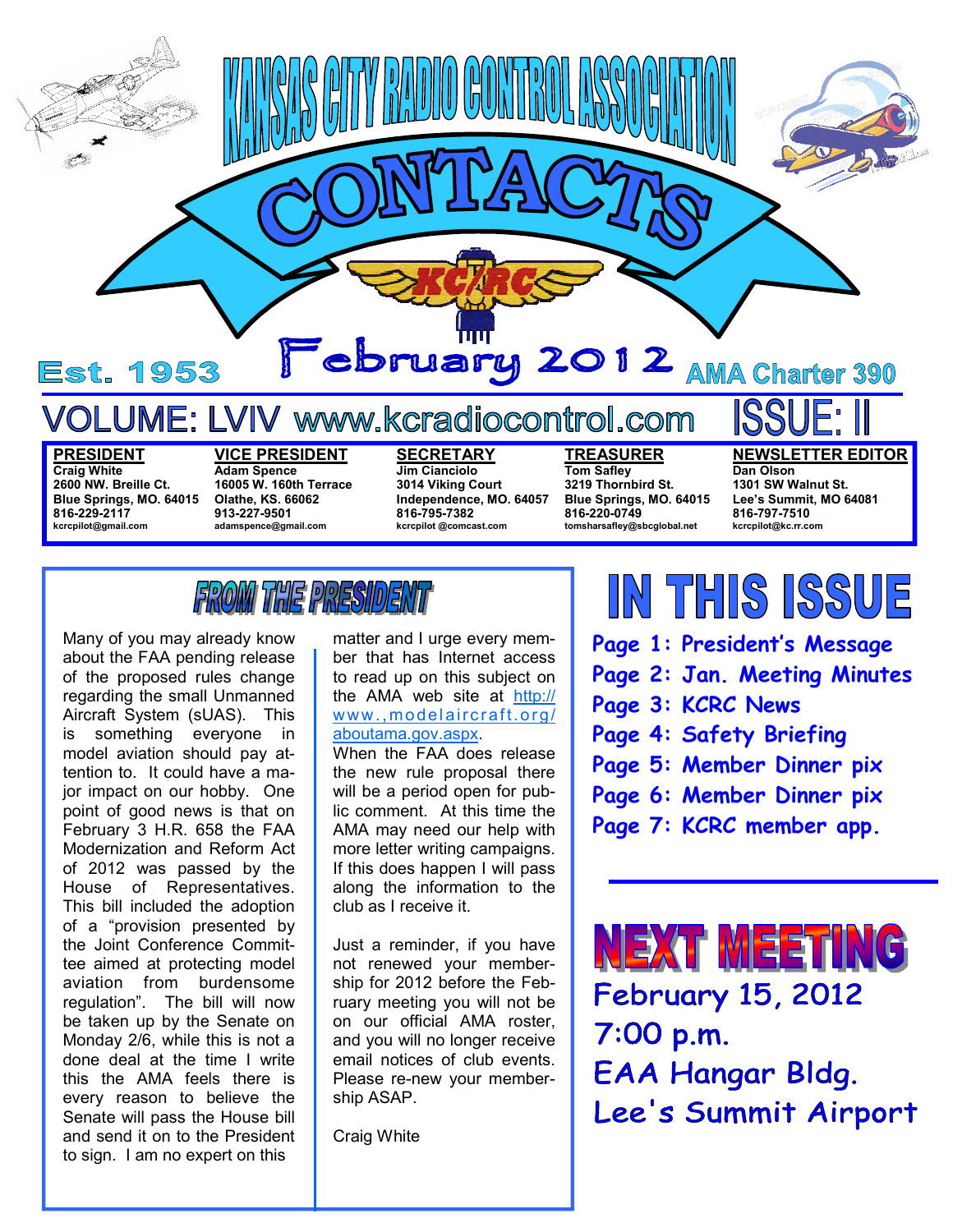# MEETING MINUTES January 2011

The meeting was called to order at 7:00 pm by club president Craig White.

There were 20 members in attendance. There was one visitor John Johnson, who joined the club later that evening.

There was a motion made and seconded to approve the minutes from the December meeting, as published in the January Contacts newsletter. Motion carried.

#### **Officer Reports:**

President Craig White reported on the Icicle Stick Fly-In held on January 1<sup>st</sup>. The weather was cool with a brisk breeze, but many members braved the elements to fly. Many more enjoyed the chili and the fellowship. Craig reminded the members of the Appreciation Dinner to be January 21<sup>st</sup> at the Beautiful Savior Lutheran Church at 15 SE Todd George Rd, Lee's Summit. There will be door prizes and lots of fun and a very interesting program. Craig requested that members bring two covered dishes and a desert. The club will provide meat and drinks.

Craig also requested help from Contest Directors (CDs) for the sanctioned flying events in the summer. Vice president, Adam Spence reported that the March Program would be about autonomous helicopters guided by GPS.

Treasurer Tom Safley presented the financial report and noted that membership fees were coming in and that Swap-N-Shop reservations were being deposited.

Secretary Jim Cianciolo reported that 2012 memberships are due and will be delinquent after the February 2012 meeting. Renewals should be sent to Treasury Tom Safely.

#### **Old Business:**

Ed Baucom reported that the video library is available at the EAA hanger for KCRC use. Jim Cianciolo reported on the KCRC 2012 Swap-N-Shop. The SNS will be on February 11, 2012 at the Overland Park International Trade Center. This is a new date and location. Registrations are coming in but seem down from previous years. The table layout has been generated and the raffle plane has been purchased.

Susan Calvin presented the cost for a catered dinner for the Warbird Fly-In in September. The dinner would be from Hy-Vee and be delivered for under \$7.00. A motion was made and seconded to allot for 20 dinners at \$6.50 each for the event. Motion carried.

#### **New Business:**

Jim Cianciolo opened a discussion on the cost of reserving the flying field from the Parks Department and of the cost of Jackson County Health permits for concessions for flying events.

Tom Safley opened a discussion on our membership dues structure. Presently there are three divisions; Junior, Senior and Open. Senior is for youth from 16 to 18 years of age. This is a holdover from how KCRC and AMA structured dues in the 1960's. However, it is sometimes confused with the present notion of "senior" as someone over the age of 65.

The door prizes were won by Ralph Vaughn, Bill Steinweg and John Johnson. Duane Hulen showed his new electric pylon racer for show and tell.

Meeting adjourned at 7:55 p.m.

For the program, Susan Calvin showed the next chapter of the building video by the master, Dave Platt.

Respectfully submitted,

Jim Cianciolo, secretary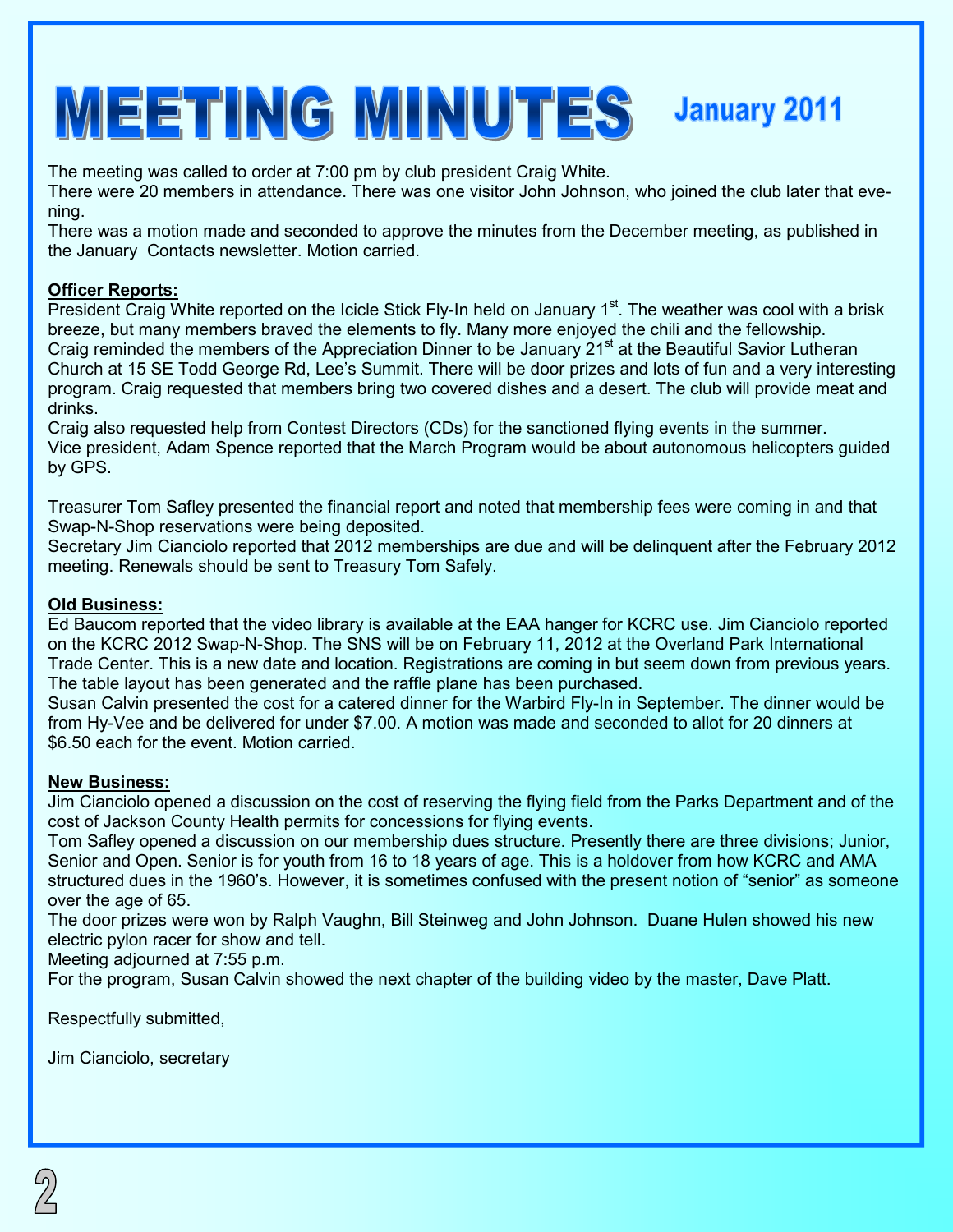



# **KCRC 2012 EVENTS**

Jan 1 Max Klotz Icicle Fly-in Jan 21 KCRC Member Dinner

#### **Feb 11 KCRC Swap-n-Shop**

Apr 28 KCRC Pylon Races Jun 16 KCRC-Fun Fly Jul 14 KCRC-3D Fly-In Jul 28 KCRC Control Line event Sep 8 KCRC Warbird Fly-In Oct 6 KCRC Pylon Races



Please contact Dan Olson if you would like to purchase any of the following:

| HATS White or Navy, one size\$10.00 each               |                     |
|--------------------------------------------------------|---------------------|
| T-Shirts: club standard, Med., LG, XL\$14.00 each      |                     |
| Discontinued (sale) 2X, 3X, 4X \$7.00 each             |                     |
|                                                        |                     |
| Hooded Sweatshirt: Navy, LG, XL\$34.00 each            |                     |
|                                                        | 2X\$36.00 each      |
| <b>Satin Baseball Jacket (old style, discontinued)</b> |                     |
|                                                        | SALE LG\$40.00 each |
| Windbreaker Jacket: Navy, LG, XL \$30.00 each          |                     |
|                                                        | 2X \$32.00 each     |
| Small Logo patch\$2.00 each                            |                     |
| Large Logo patch\$7.50 each                            |                     |
| Rectangular KCRC patch\$2.00 each                      |                     |
| Decal Sheet (9 KCRC decals / sheet) \$10.00 sht.       |                     |
| <b>Battery Test Meter</b>                              | \$12.00 each        |

Note: Other jacket styles are available on a special order basis. See or contact Dan Olson for optional styles. These must be ordered by KCRC in order to get the club logo applied

**KCRC Bulletin Board** 



Rumor has it that both Jimmy C. and Dan Olson have ordered the 1450mm P-51 Mustang ARF (Yellow "Marie" version) from Nitroplanes. The plane is an electric "receiver ready" plane and should be in the air after only a couple of hours of assembly time. It also has LED wingtip lights, flaps, retractable main gear and retractable tail wheel. Be looking for these birds to be in the air real soon! Be watching for some P-51 formation flying!

### 2012 R/C Park Permits

You'll find that when you go to get your 2012 JCPR R/C park permit that those have remained steady at \$25.00 per year. Park permits, this time of year, may be obtained at the Lake Jacomo JCPR Admin Bldg. (816-503-8888) , Monday thru Friday, or Longview Lake Marina (816-966-0131) 7-days a week, 7:00 am—1:00 pm.

R/C Permits are available on January 3rd for the current year. Remember to take your AMA card because JCPR requires proof of AMA coverage.

Contacts is a monthly publication of Kansas City Radio Control Assoc. (KCRC). Subscription price for newsletter only is \$12.00, per 12 issues. Contributions to this publication are encouraged from all KCRC members. Please send all articles, announcements, "For Sale" items, etc. to the Editor for consideration. Publication of member submissions are subject to the Editors discretion.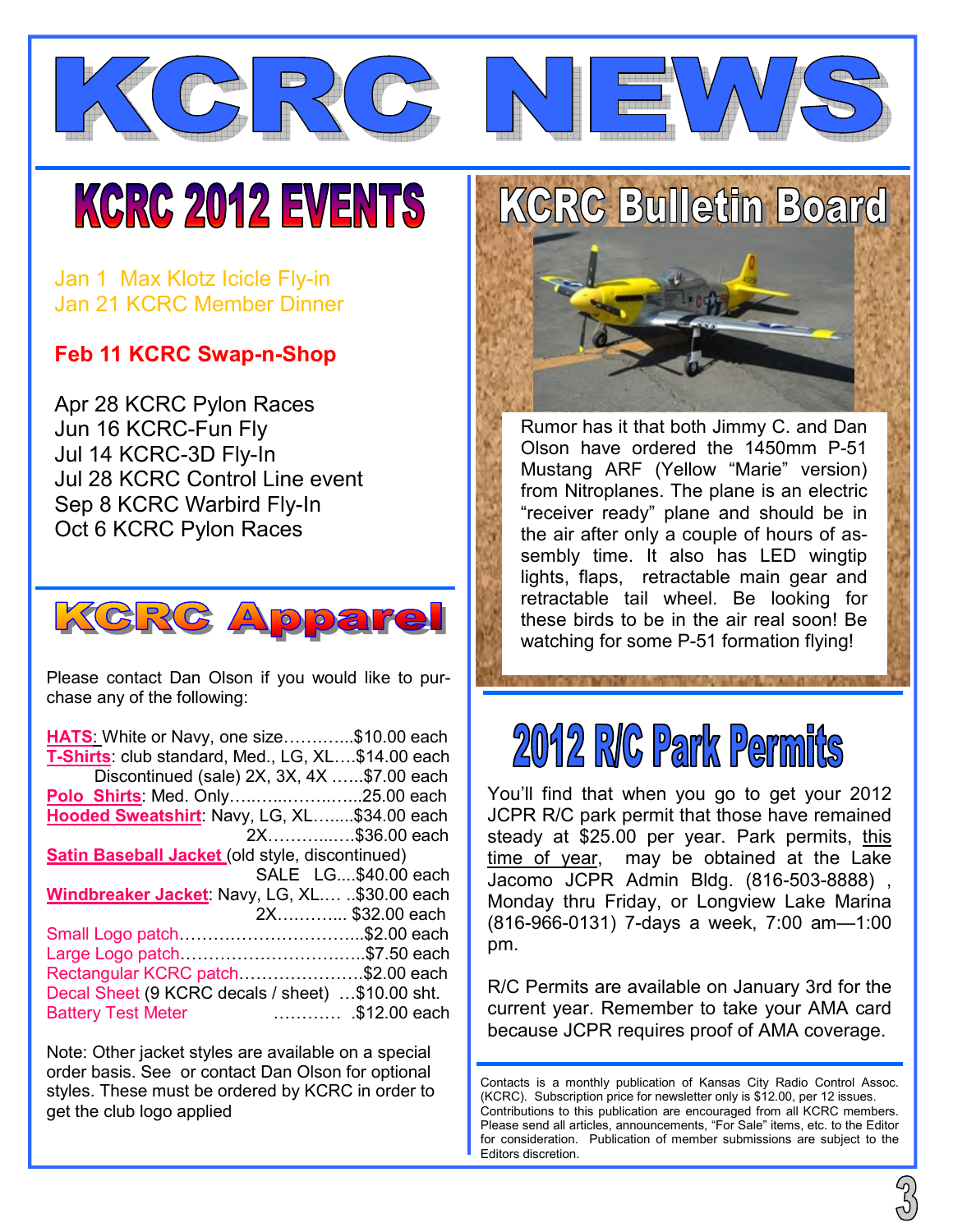

Early in the jet age the Air Force suffered several fatal crashes of its latest jet fighter under mysterious circumstances. Naturally this caused great concern (read "panic") since these losses affected national security and cost a lot of money. (There was also a lot of emotional response from the families of the lost aviators). This led to the bringing together of many academic disciplines in search of a solution. Chief among these were engineering and psychology. Eventually the field of human factors engineering came into being. (As an aside, there is a concept in the field of safety known as "blood priority." This is the practice, by management/ government, that blood must be spilled before action will be taken to correct a problem. This practice is the source of much of the frustration experienced by safety specialists).

Getting back to the loss of fighter planes, the accident investigators were able to determine that the placement of a primary radio in a remote corner of the cockpit required the aviator to switch hands on the control stick and assume an un-natural posture in order to change frequencies at a critical time/ altitude shortly after takeoff. When this action was taken after dark, or in instrument conditions, the result was vertigo or spatial disorientation that caused the aviator to lose control and take a high speed dive into the ground.

Human factors engineering is now a major influence in the design of aircraft. Its primary focus is on the design of controls and displays and their interaction with the aviator. (The design of aircraft components for crew comfort is also a consideration, but of slightly lesser focus). One thing that came out of human factors research is that aircraft displays/controls work best when they conform to the way we perceive the natural world. Another finding is that information should be kept simple. A multi-function, multi-pointer, multi-display monstrosity in a cockpit causes more problems than it cures.

How does this relate to modeling? Granted that we are not flying complex, multi-engine, multi-system aircraft, but there are a couple of human factors principles that might help us set up our planes so we can minimize accident potential. One has to do with switches. At any fly-in you will find power switches located all over the place and oriented in any number of directions. "*Power on*" may be up, down or sideways. And the switch may be anywhere, even hidden out of sight and inaccessible. A human factors engineer would tell us that, by convention, and in keeping with the natural world, a power switch should be oriented so that "*up*" is "*on*." (As an alternative, and much less desirable, a switch may be set up so that "right" is "on." However, this is more applicable to a variable position switch such as a rheostat.). This is in keeping with what we experience every day around the house. Consider the numerous light switches we use frequently throughout the day. In every case we flip the switch *up* to turn things *on*, and *down* to turn them *off*. Also, the switches on our planes should be located so they can be easily accessed, especially if the need arises to act quickly.

That same engineer will also tell us that controls should be placed at least five inches apart in order to prevent operating the wrong control under high workload, or when the control must be operated without visual reference. Since our planes are much smaller than full size aircraft this is probably not practical. In this case we must use discretion. The point is to separate controls/switches, etc., to the extent necessary to avoid confusion under the stress of normal operations. And by normal operations I mean the noise and other distractions we experience at the flight line. Hopefully this will help you the next time you install a radio system in a new plane. If you'd like to hear more about this subject, let me know and I'll expand on this subject in future articles.

**Susan**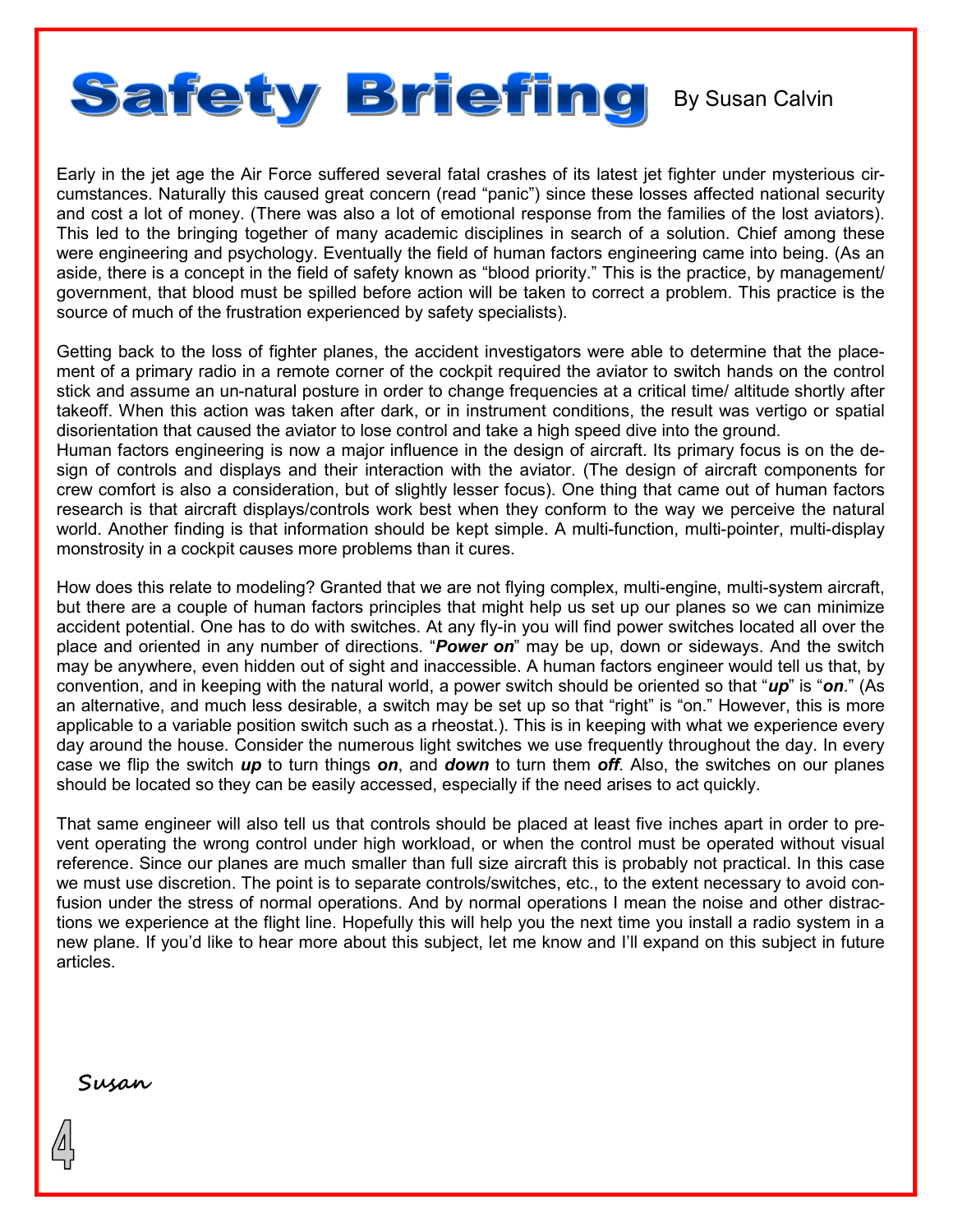

A very good turnout for our second year at this venue.

Richard & Barbara Carey won one of the many door prizes !





Robert Williams receives his "Past President" plaque.



Susan Calvin won the BIG door prize for the evening.

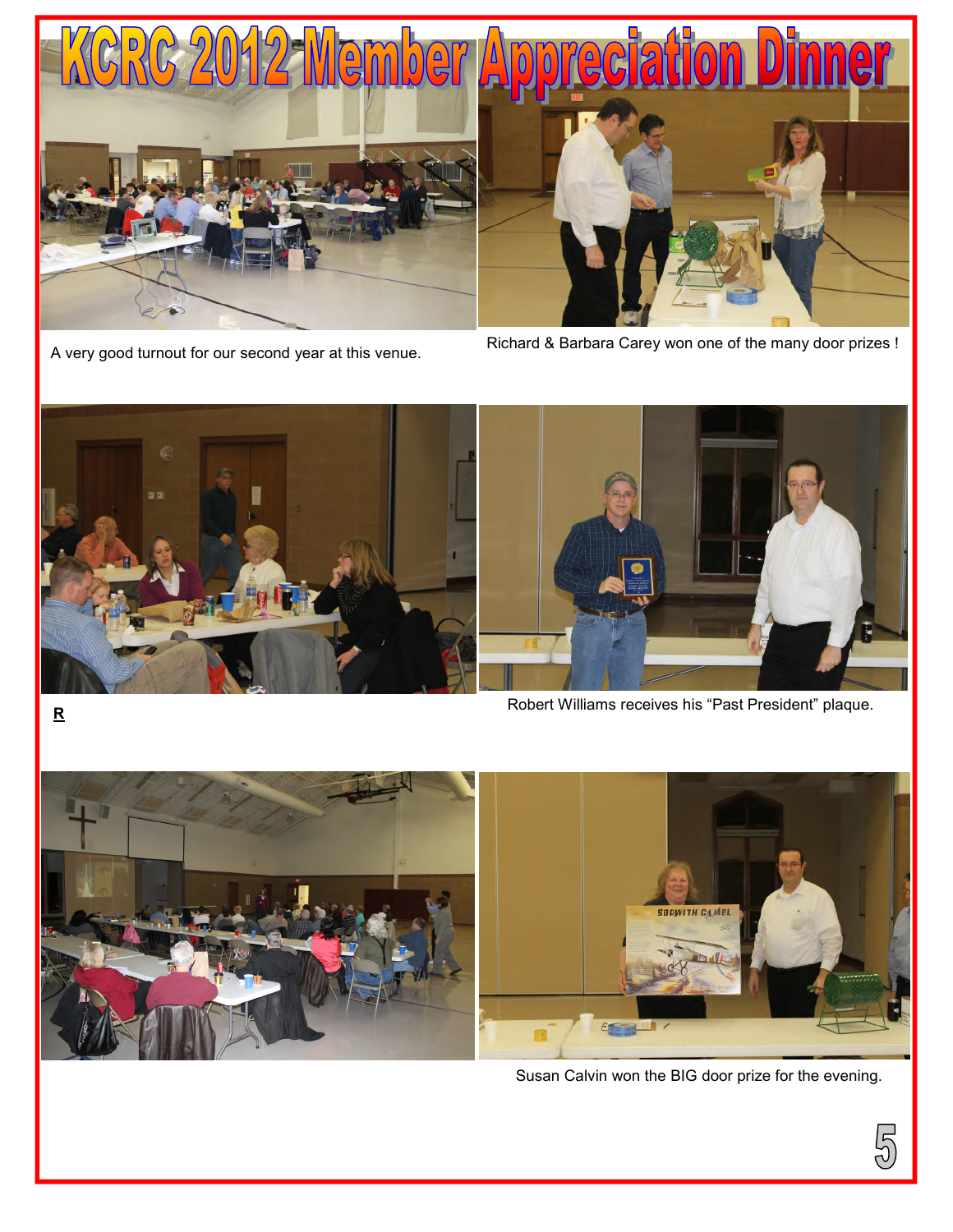

Alicia Cianciolo, Jimmy C's. daughter-in-law, presented a very interesting program on the recent Mars exploration mission by NASA.

Alicia is such an enjoyable speaker, and she answered many questions posed by the members.

Everyone thoroughly enjoyed this program! !

#### Another Door Prize Winner !!

**C**





Even the kids got door prizes! Here, one of Jimmy C's. granddaughters shows her prize!

 $\widehat{\delta}$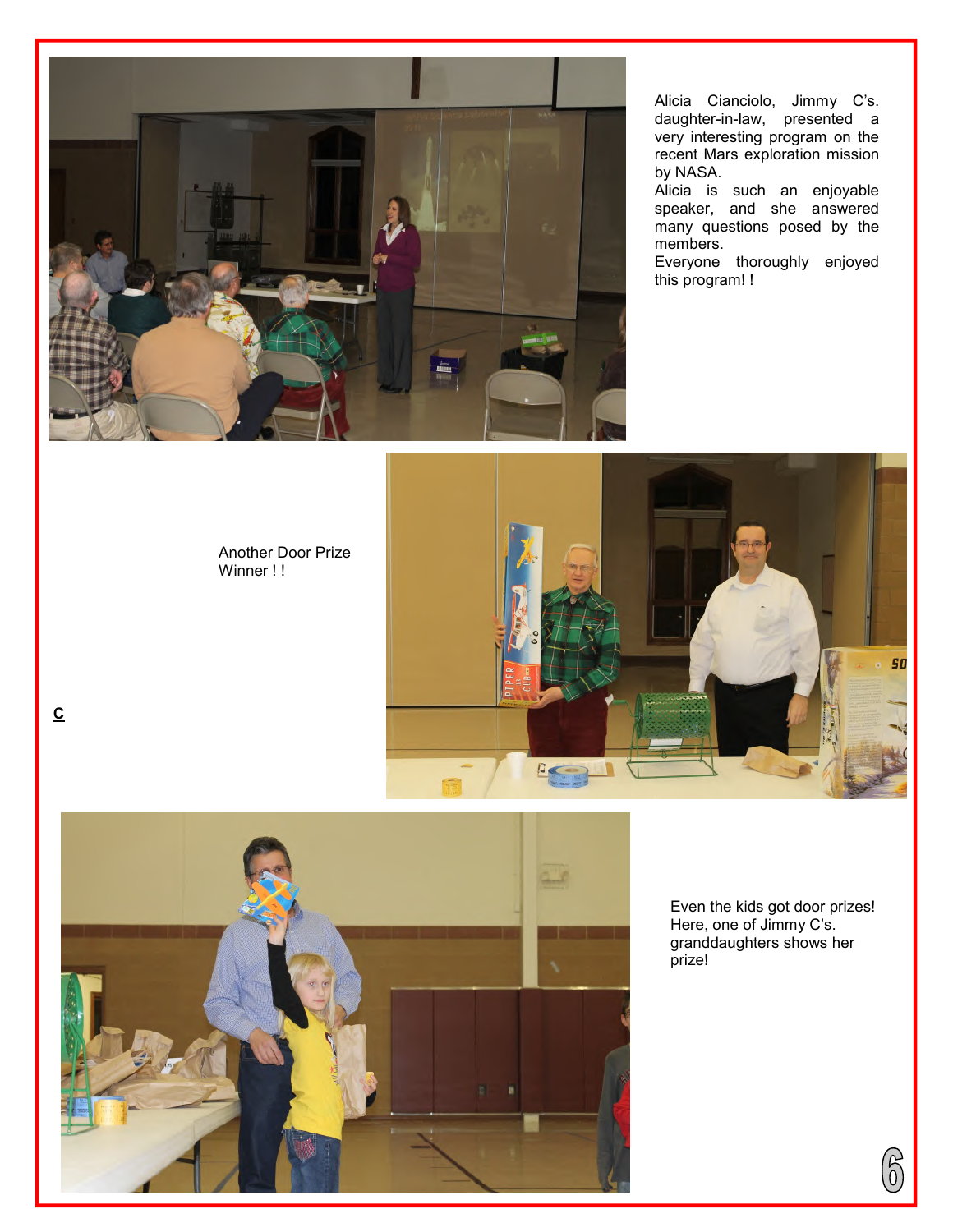| <b>KCRC 2012 Membership Application</b><br><b>Kansas City Radio Control Association</b><br>A Non-Profit Organization since 1954.<br>Dedicated to the advancement of R/C modeling in the KC Metro Area<br>http://www.kcradiocontrol.com                                  |                                                                                                                      | <b>ANSAS CITL</b> |
|-------------------------------------------------------------------------------------------------------------------------------------------------------------------------------------------------------------------------------------------------------------------------|----------------------------------------------------------------------------------------------------------------------|-------------------|
| If applying by mail, send this completed form and fee to:                                                                                                                                                                                                               | Please renew your membership early Send AMA dues<br>directly to:                                                     |                   |
| <b>Tom Safley</b><br>3219 Thornbird St.<br>Blue Springs, MO 64015                                                                                                                                                                                                       | <b>AMA Membership</b><br>5161 E. Memorial Drive<br>Muncie, IN 47302-9252<br>(You must be an AMA member to join KCRC) |                   |
| New Membership Membership Renewal (Enter name, AMA number, any changed                                                                                                                                                                                                  | Information, Membership type, amount and sign)                                                                       |                   |
|                                                                                                                                                                                                                                                                         |                                                                                                                      |                   |
|                                                                                                                                                                                                                                                                         |                                                                                                                      |                   |
|                                                                                                                                                                                                                                                                         |                                                                                                                      |                   |
| City: _____________________________State: __________Zip Code: __________________                                                                                                                                                                                        |                                                                                                                      |                   |
| Home Phone: $(\_\_\_\_\_\_$                                                                                                                                                                                                                                             |                                                                                                                      |                   |
|                                                                                                                                                                                                                                                                         |                                                                                                                      |                   |
| <b>AMA Number?</b>                                                                                                                                                                                                                                                      |                                                                                                                      |                   |
| Membership Type (Please check one)<br>O-Open Membership \$30.00 (New Member Only: \$15.00 after July 1)<br>O-Senior Membership (18 or under) \$17.00<br>O-Junior Membership (16 and under) \$12.00<br>O-Family Membership (All family members in one household) \$40.00 |                                                                                                                      |                   |
| <b>Total Amount Enclosed</b><br>(DO NOT send CASH by mail, make checks payable to KCRC)                                                                                                                                                                                 |                                                                                                                      |                   |
| I have reviewed a copy of the Kansas City Radio Control Association<br>Club Bylaws and Constitution. I AGREE to follow all of the Constitution rules and regulations.                                                                                                   |                                                                                                                      |                   |
| Signed_____________________________                                                                                                                                                                                                                                     | Date and the state of the state of the state of the state of the state of the state of the state of the state        |                   |
| REMEMBER: You must be a current AMA member and have a current year JCPR (Jackson County Parks & Rec.)<br>R/C Park permit to fly at any JCPR location.                                                                                                                   |                                                                                                                      |                   |
| AMA No. Club Roster Card MA Roster E-Mail                                                                                                                                                                                                                               |                                                                                                                      |                   |
|                                                                                                                                                                                                                                                                         |                                                                                                                      |                   |